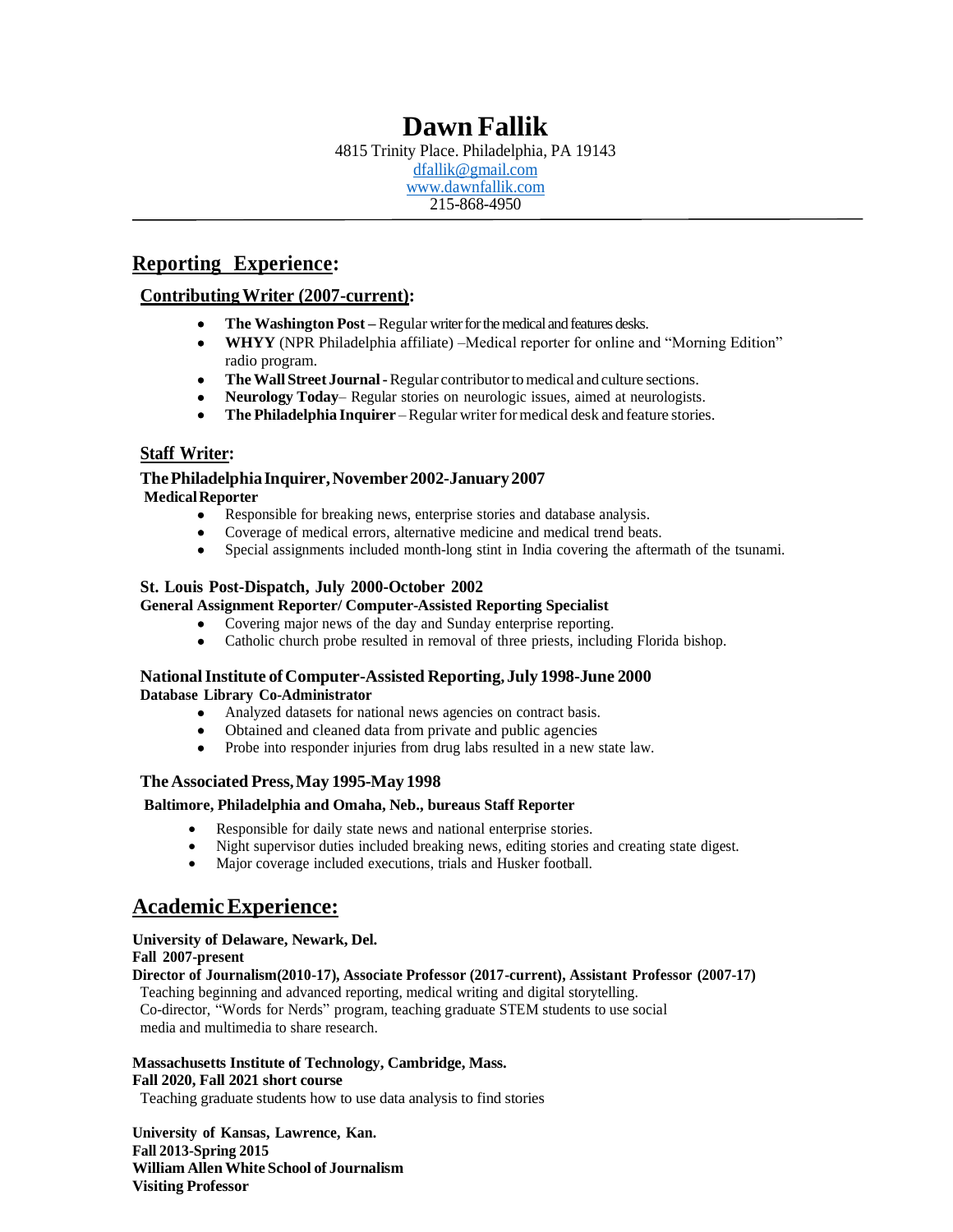Teaching investigative, beginning and medical reporting classes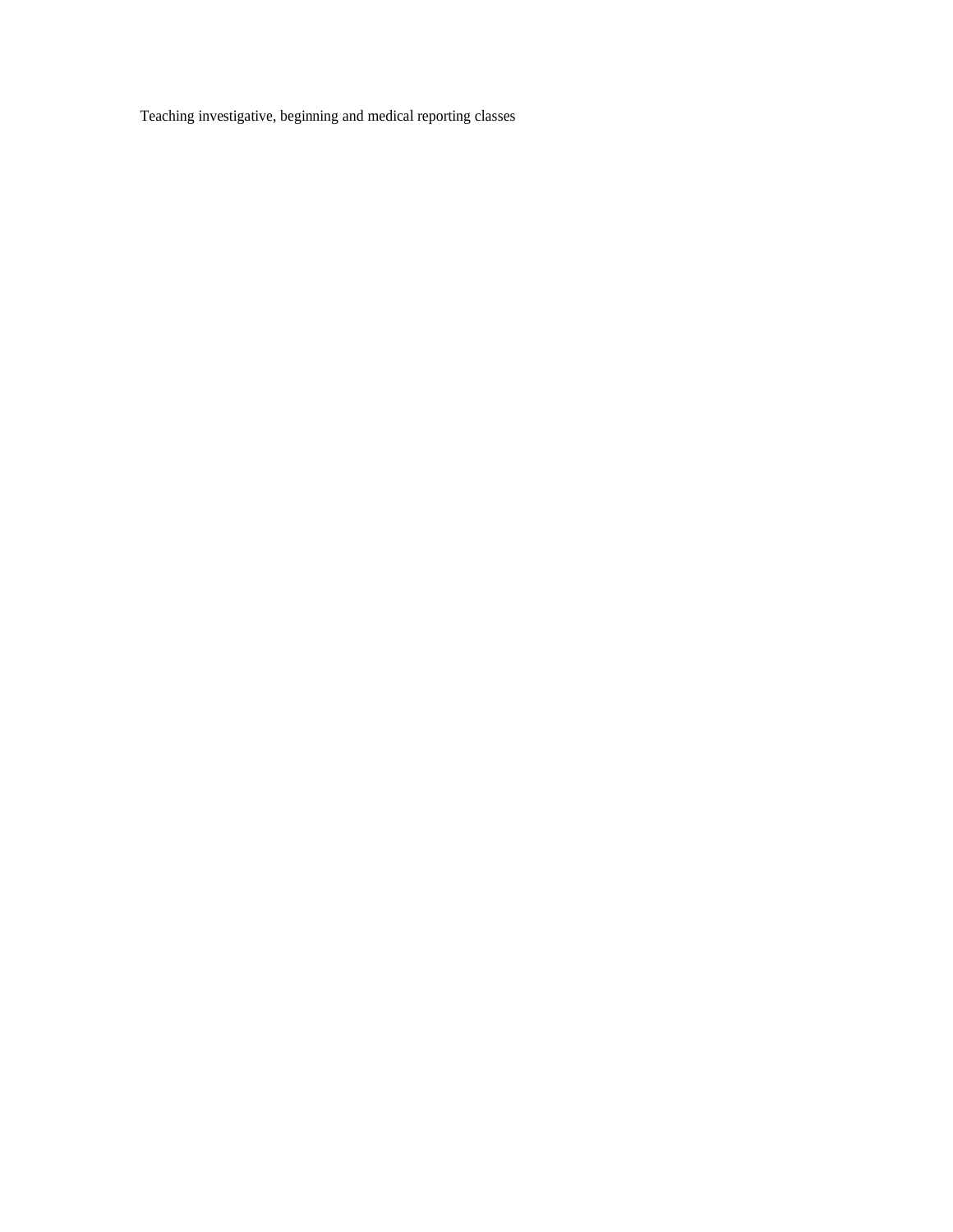### **Awards, Fellowships and Honors:**

**2022: Pulitzer Prize Nominating Jury 2022: Harvard University School of Public Health, "**Media and Medicine" program mentor **2021: National Science Foundation Grant,** \$999,984 to investigate illicit mining **2019: National Institute of Healthcare Management Journalism Grant:** NPR series on loneliness. **2018: AmericanSociety of Healthcare Publication Editors:** Gold award for news. **2013: SalzbergFellowship, Vienna, Austria.** Declined. **2012: General Research Award: Summer 2012 -**Multimedia Development Project at Philadelphia Inquirer. **2012: University of Maryland Center for Childrenand Familes-** Web Development Grant. Declined. **2011: Nieman Foundation for Journalism, Harvard University –** Summer social media fellowship 2010: **Columbia University - Dart Center for Trauma Fellowship 2009**: **Wall Street Journal** – Summer multimedia fellowship **2005:** Society of Professional Journalists  $-2^{nd}$  Place for environmental reporting. **2001: Missouri Press Association** –  $2<sup>nd</sup>$  Place for computer-assisted reporting projects. **2000: Pulitzer Foundation Grant –** Grant for series on hazardous materials. **1998-1999: Reader's Digest Fellowship –** Full fellowship at the University of Missouri Master's Program. **1994: New York State Associated Press Awards –** 2 nd Place in Depth Reporting. **1994: New York State Associated Press Awards –**  $2<sup>nd</sup>$  **Place in Spot News. 1994: New YorkState Associated Press Awards –** Honorable Mention for Column Writing. **1994: Columbia Journalism Review –** Laurel for investigative journalism.

# **Education:**

 M.A. Journalism. University of Missouri School of Journalism. Columbia, Missouri.

 B.A. Journalism, University of Wisconsin. Madison, Wisconsin.

# **Skills:**

- Able to produce podcasts, slideshows and videos using WordPress, Wix,and iMovie.
- Comfortable with Final Cut Pro X, iMovie, Audition and Audacity.
- Database programs include Excel, Access, Basic MySql skills.
- Social Media avenues include Facebook, Twitter, and Instagram
- Basic SQL skills

# **Speaker:**

- University of Pennsylvania School of Medicine, Clinical Scholars Program, March 2022
- University of Pennsylvania, School of Nursing. Nov. 2021
- Society for Black Neurologists. Oct. 2021
- MD-DC Press Association Panel. Oct. 2021
- Nemours-Alfred I. DuPont Hospital. Nov. 2020
- University of Delaware, Computational Social Science Panel, Oct. 2020
- Center for Integrative and Translational Physiology, California State University, Sept. 2020
- Thomas Jefferson School of Medicine, August 2020
- Nemours-Alfred I. DuPont Hospital, July 2020
- Association of Health Care Journalists: Webinar Panel: Healthcare Disparities, May 2020